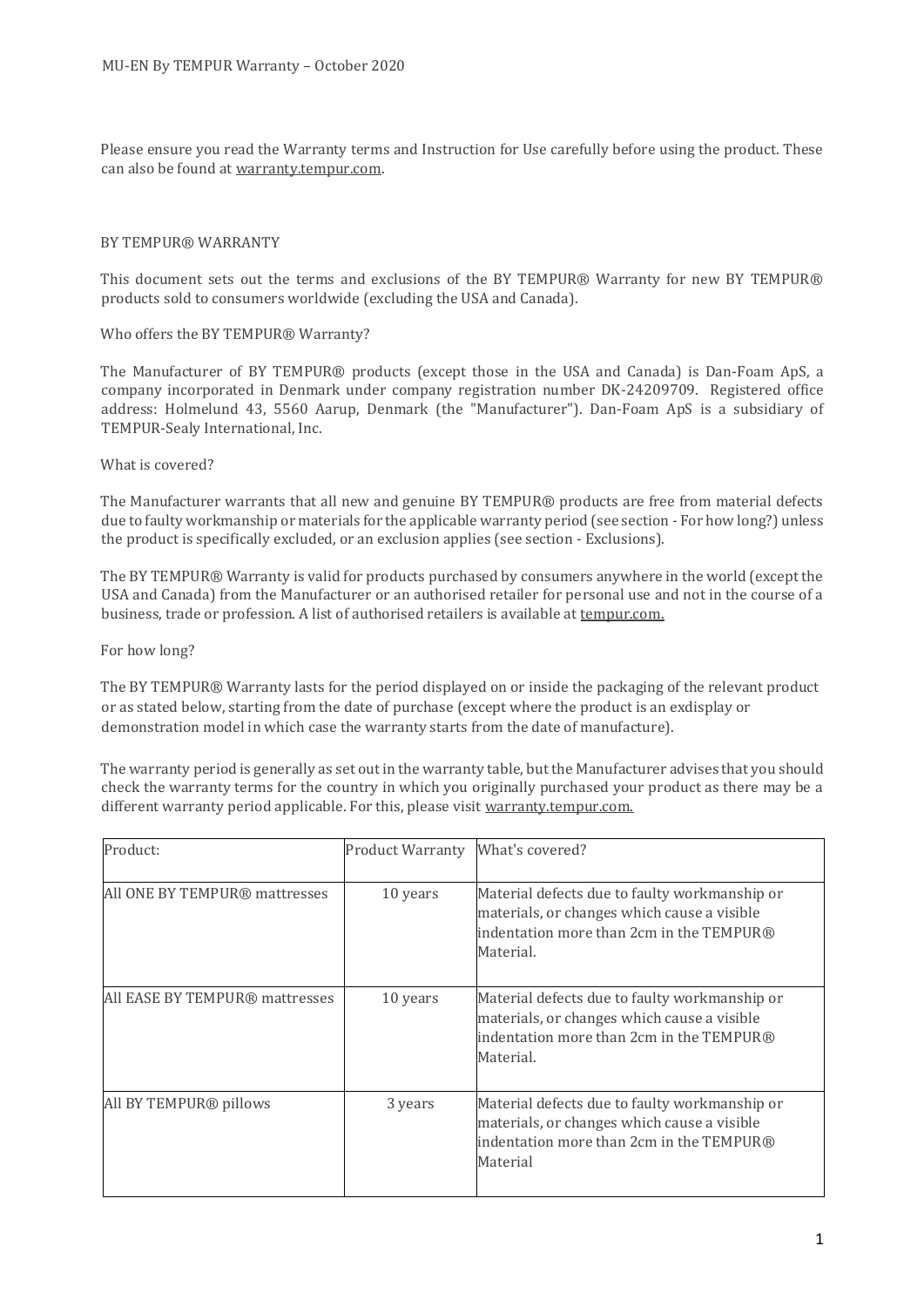| Covers for ALL products, unless<br>stated otherwise below | 2 years | Material defects due to faulty workmanship or<br>materials. |
|-----------------------------------------------------------|---------|-------------------------------------------------------------|
|-----------------------------------------------------------|---------|-------------------------------------------------------------|

# What will we do?

Where a valid claim is made in accordance with this BY TEMPUR® Warranty, the Manufacturer shall offer, at its choice, either to repair the defective product or provide an equivalent replacement product free of charge.

The Manufacturer will refund the reasonable delivery cost of returning a defective product for repair or replacement so long as the claim is valid under the terms of this BY TEMPUR® Warranty and the product is returned from an address within the same country as the authorised retailer the product was purchased from. The repaired or replacement product will be delivered free of charge to an address within the same country as the authorised retailer the product was purchased from. In all other circumstances, any delivery costs associated with any repairs or replacements are the purchaser's responsibility.

In the event of replacement, the Manufacturer shall endeavour to provide a replacement product from the same line. However, if the product line has been discontinued or the product is otherwise not available, the Manufacturer reserves the right to provide a replacement product that, in the Manufacturer's sole discretion, is similar to the defective product.

The BY TEMPUR® Warranty provides cover from the date of purchase (or date of manufacture in the case of ex-display/demonstration products) of the original product. It is not renewed on the provision of a repaired or replaced product. In these circumstances, the BY TEMPUR® Warranty will run for the remainder of the period starting from the original purchase or manufacture date, as applicable.

## Exclusions

The BY TEMPUR® Warranty does not apply if:

- the product has been purchased used, second hand or from anyone other than an authorised retailer or directly from the Manufacturer. A list of authorised retailers is available at tempur.com.
- the process for making a claim under the BY TEMPUR® Warranty (set out under the heading "How do you claim under the BY TEMPUR® Warranty?" below) has not been correctly followed.
- the product has not been used and/or handled with due care and/or in accordance with the instructions of use, cleanliness and maintenance described in the Instructions for Use and at warranty.tempur.com.
- defect in EASE BY TEMPUR® mattress is caused by the mattress not being unpacked (left in the box) for up to 6 months from the production date causing the material to tear or permanently deform. Please check the expire date on the mattress box upon arrival.
- Temporary creases in the cover for EASE BY TEMPUR® that will disappear within 72 hours or after washing of the cover. Please see the washing instruction on the care label inside the cover.
- the product has been deliberately damaged or damaged as a result of neglect, cuts, burns, flooding or any other improper use by you or by any third party.
- the defect is caused as a result of the product having been bent, squeezed or exposed to cold temperatures for a period of time causing the material to tear or permanently deform.
- the EASE BY TEMPUR® mattress was damaged in attempt to re-compress or re-roll up.
- the product has been wet or soaked against Manufacturer's recommendations.
- the product is found to be very stained, soiled and/or otherwise unhygienic.
- the product has been altered or repaired without the Manufacturer's prior permission.
- the defect is the result of normal wear and tear.
- zips on the cover of BY TEMPUR® Products unless faulty upon receipt of product.